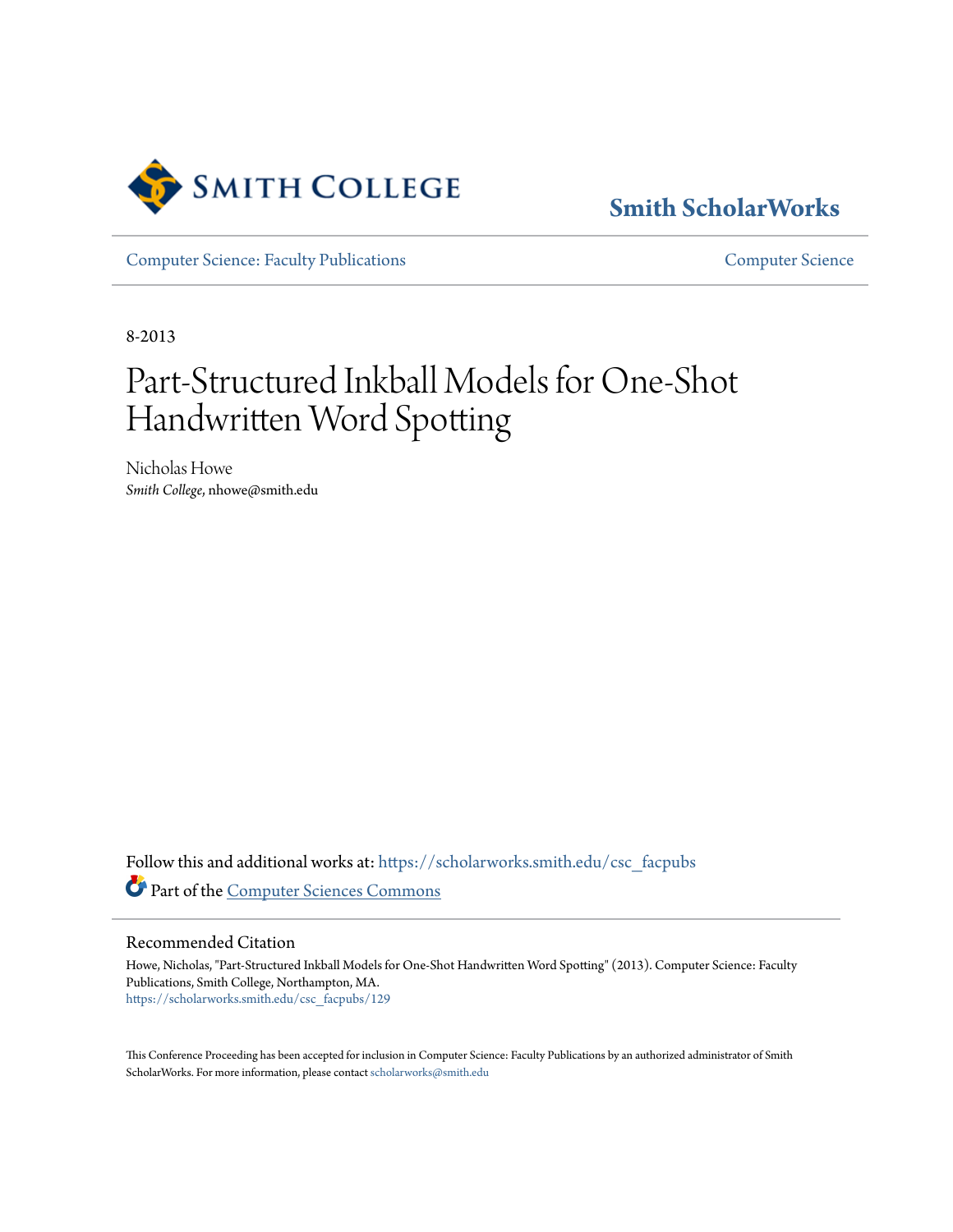# Part-Structured Inkball Models for One-Shot Handwritten Word Spotting

Nicholas R. Howe Smith College Northampton, MA 01063 Email: nhowe@smith.edu

*Abstract*—Many document collections of historical interest are handwritten and lack transcripts. Scholars need tools for high-quality information retrieval in such environments, preferably without the burden of extensive system training. This paper presents a novel approach to word spotting designed for manuscripts or degraded print that requires minimal initial training. It can infer a generative word appearance model from a single instance, and then use the model to retrieve similar words from arbitrary documents. An approximation to the retrieval statistic runs efficiently on graphics processing hardware. Tested on two standard data sets, the method compares favorably with prior results.

## I. MOTIVATION

When people write by hand, they produce forms that vary in shape even between two instances of the same word. The differences are most pronounced when comparing the handwriting of different individuals, but even for a single writer some variation will be observed. This makes identifying instances of a target word in handwritten collections a challenging form of pattern recognition. Existing approaches to *word spotting* for handwritten documents often require significant training before retrieval can take place, and the performance still leaves room for improvement. This paper describes a novel approach to word spotting based on recent developments in *part-structured models* that improves retrieval precision with little or no training required.

The method described in this paper has not previously appeared in the scientific literature, but it weaves together elements of several established lines of research. It represents an example of *one-shot learning*, a category of pattern recognition that attempts to learn a concept class from a single positive example [1]. The learning process induces a generative model for word appearance similar to one described by Revow et al. [2]; however the details differ so as to allow for much greater efficiency in spotting applications. The framework in this case takes the form of a part-structured model or *PSM* [3], but somewhat different in form from those recently applied with great success to general-purpose object recognition [4]. One might also loosely view the models as performing a sort of flexible Hausdorff matching [5] using a deformable template.

The method also bears some resemblance to several other techniques in either implementation or spirit. The dynamic programming implementation resembles methods in level sets and snake optimization [6], although work in those areas did not directly influence this effort. The approach also bears some comparison to dynamic time warping [7], although DTW allows for only one-dimensional deformation while the method given here handles two. Finally, comparisons are possible with branch-and-bound methods used in symbol spotting, which also search for likely matches of a model shape to an image [8].

The handwriting recognition and word-spotting fields both sport results notable as points of comparison to the approach described herein. Although word spotting does not require full transcription of a manuscript, a sufficiently accurate recognition engine can produce a transcript with which word spotting becomes trivial. However, training recognition systems can be more involved than spotting mechanisms, and the recognition process is at least as error-prone as word spotting. Recent recognition systems suitable for comparison include Frinken et al.'s method based upon recurrent neural networks [9] and the related work by Fischer et al. [10]. Results for word spotting have also been reported by Lavrenko et al. [11], and Howe et al. [12], among others.

The remainder of this paper includes a section describing the new method, another section describing experiments performed, and concludes with a discussion of strengths and weaknesses.

#### II. METHOD

Any generative model of character appearance must account for expected variability by incorporating flexibility to match observed deformations. Doing so in computationally tractable form presents a serious challenge, since allowing flexibility usually implies adding additional degrees of freedom in the model. The solution adopted here is to heavily exploit dynamic programming and to choose a model that allows computation to be reused whenever degrees of freedom are added. The basic model consists of balls of ink connected via springlike potentials, and arranged in a tree structure whose *a priori* minimum energy configuration conforms to the shape of the query word or symbol (see Fig. 1). This model draws from several strands of previous work. In one sense, it corresponds to a simplified version of the model proposed by Revow et al. That work used "ink generators" arranged in a spatial configuration defined by B-splines [2], as opposed to the simpler displacement model used here. Computationally, the current work takes inspiration from the part-structured models introduced by Felzenszwalb et al. for object recognition [4]. In contrast to the bulk of the work in that area, the models here employ a far simpler structure at each node and compensate with a much deeper node tree.

Mathematically, the model consists of a set of nodes  $Q =$  ${q_i | i = 1...m}$  related in a tree structure with a single root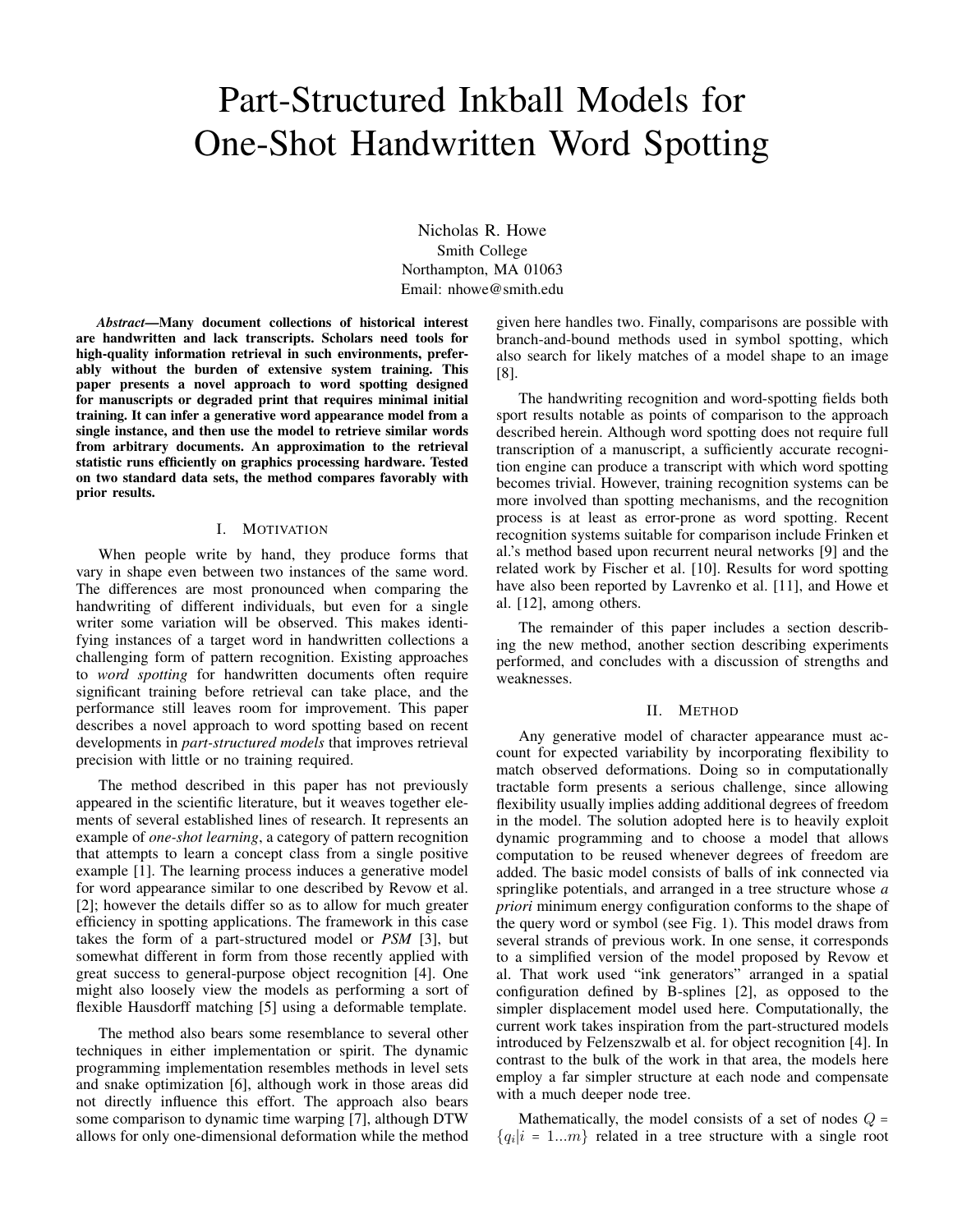

Fig. 1. Part-structured ball-and-spring model of the letter A, left. The shape that generated this model appears in gray. Parent-child relations are indicated by black lines. Note the break in the loop necessary to maintain a tree structure. Remaining images show configurations of the model deformed to match different observations. The result compromises between the rest configuration and the observed ink.

 $q_r$ ,  $1 \leq r \leq m$ . Without loss of generality, assume  $r = 1$  for convenience. Define the following notation:  $q_{i\uparrow}$  denotes the parent of node  $q_i$  (undefined for  $q_r$ ) and  $q_{i \downarrow j}$  denotes the jth child of node  $q_i$ , if it exists. Furthermore,  $Q_i^{\downarrow}$  denotes the set of all children of  $q_i$ .

A simple process derives a model of the form just described from a binary word image: First, thin the image to a medial skeleton of single-pixel width using a suitable algorithm[13]. Select all points that are endpoints or junctions of the skeleton to populate the set of nodes. Greedily add to these selections additional skeleton points as far away as possible from existing selections but no more than distance  $d$ , such that when finished each skeleton point lies at most  $d/2$  away from one or more selected points. The parameter  $d$  should be set to some significant fraction of the mean stroke width (80% for example) so that disks of ink placed at their centers will overlap to approximate the original image. Each selected point becomes the default location of a node. The tree structure is induced by selecting the node closest to the center of mass as root, and greedily adding whichever node is nearest to the growing tree, as a child of the closest node already added. Fig. 1 shows at left a model generated using the algorithm just described.

#### *A. Configurations*

A *configuration* of the model associates each node  $q_i$  with a 2d coordinate vector  $\vec{v}_i$  representing its position in the image plane; V represents the entire  $2 \times m$  matrix of positions. Each node  $q_i$  also has an associated *default offset*  $\vec{t}_i$  which specifies its position relative to its parent in the minimum energy configuration or *rest configuration*, and T represents the entire  $2 \times m$  matrix of default offsets. The default offset is intrinsic to a model and remains unchanged regardless of the current configuration. Figure 1 shows a model in its rest configuration and two other configurations that incorporate some deformation to better match an observed ink distribution.

The energy of a particular configuration depends upon the intrinsic parameters of the model  $Q$ , its configuration  $C$ , and observations  $\Omega$  (image values in the neighborhood of the configuration points). Broadly speaking it consists of two terms, one describing the deformation of the spring connections in the model relative to their rest configuration, and the other describing the match to observed areas of ink. Although not strictly derived from Bayes' Law, the first term may be seen to approximate the negative log prior probability of the model

configuration, while the second term approximates the negative log posterior probability of the observations given the model.

$$
E(Q, C, \Omega) = E_{\xi}(Q, C) + \lambda E_{\omega}(C, \Omega)
$$
 (1)

The deformation energy  $E_{\xi}$  takes the form of a springlike potential at each parent-child link, centered at its default offset. Expressing the spring constant as  $\frac{1}{\sigma_i^2}$  leads to an interpretation of the deformation energy as a log-likelihood, where the probability distribution for each position vector is a 2D Gaussian with variance  $\sigma_i$ . The total deformation energy may be defined as the sum of all spring energies.

$$
E_{\xi}(Q, C) = \sum_{j=2}^{m} \frac{\left\| (\vec{v_j} - \vec{v_{j\uparrow}}) - \vec{t_j} \right\|^2}{2\sigma_j^2}
$$
 (2)

This is equivalent to the following recursive formulation:

$$
E_{\xi}(Q, C) = E_{\xi}^{(1)}(Q, C)
$$
 (3)

$$
E_{\xi}^{(i)}(Q, C) = \sum_{j:q_j \in Q_i^{\downarrow}} \frac{\left\|(\vec{v}_j - \vec{v}_i) - \vec{t}_j\right\|^2}{2\sigma_j^2} + E_{\xi}^{(j)} \tag{4}
$$

Although  $\sigma_j$  could vary for each node, in practice all nodes use the same value,  $\sigma_j = 1$ .

The observation energy  $E_{\omega}$  may take many forms. Previous applications of part-structured models use complex forms such as the output of support-vector machines trained as part recognizers, which have demonstrated high accuracy for detection of diverse objects in photographic images[4]. Although a similar approach could also be applied to handwriting recognition, developing the necessary part recognizers requires extensive training and computational resources. Here the goal is simplicity and computational tractability, leading to a much more basic formulation. On the other hand, the structural complexity already embedded in  $E_{\xi}$  can compensate for the simplification of  $E_{\omega}$ .

Bayes' Law suggests that  $E_{\omega}$  should correspond to the negative log posterior probability of the observations given the model configuration. Observations containing ink in the vicinity of each node, and background elsewhere, should have high probability and thus low  $E_{\omega}$ . The formulation described below captures only the first part of this prescription; it does not contain any terms accounting for image observations away from the nodes. Nevertheless it proves a highly useful approximation because it supports efficient computation algorithms, and its indifference to the background context can actually prove advantageous in applications with noise and/or clutter surrounding the handwritten text. The second half of the prescription can be addressed heuristically by performing twoway matching: plausible candidate matches of template to observation should be confirmed by verifying that the match of observation to template also works. This section considers only the one-way match; details of the two-way confirmation appear with the experimental description in Section III.

Although handwriting stroke width can occasionally convey information, more often it acts merely as yet another source of random variation thwarting accurate model matching. The formulation for  $E_{\omega}$  therefore works not with an original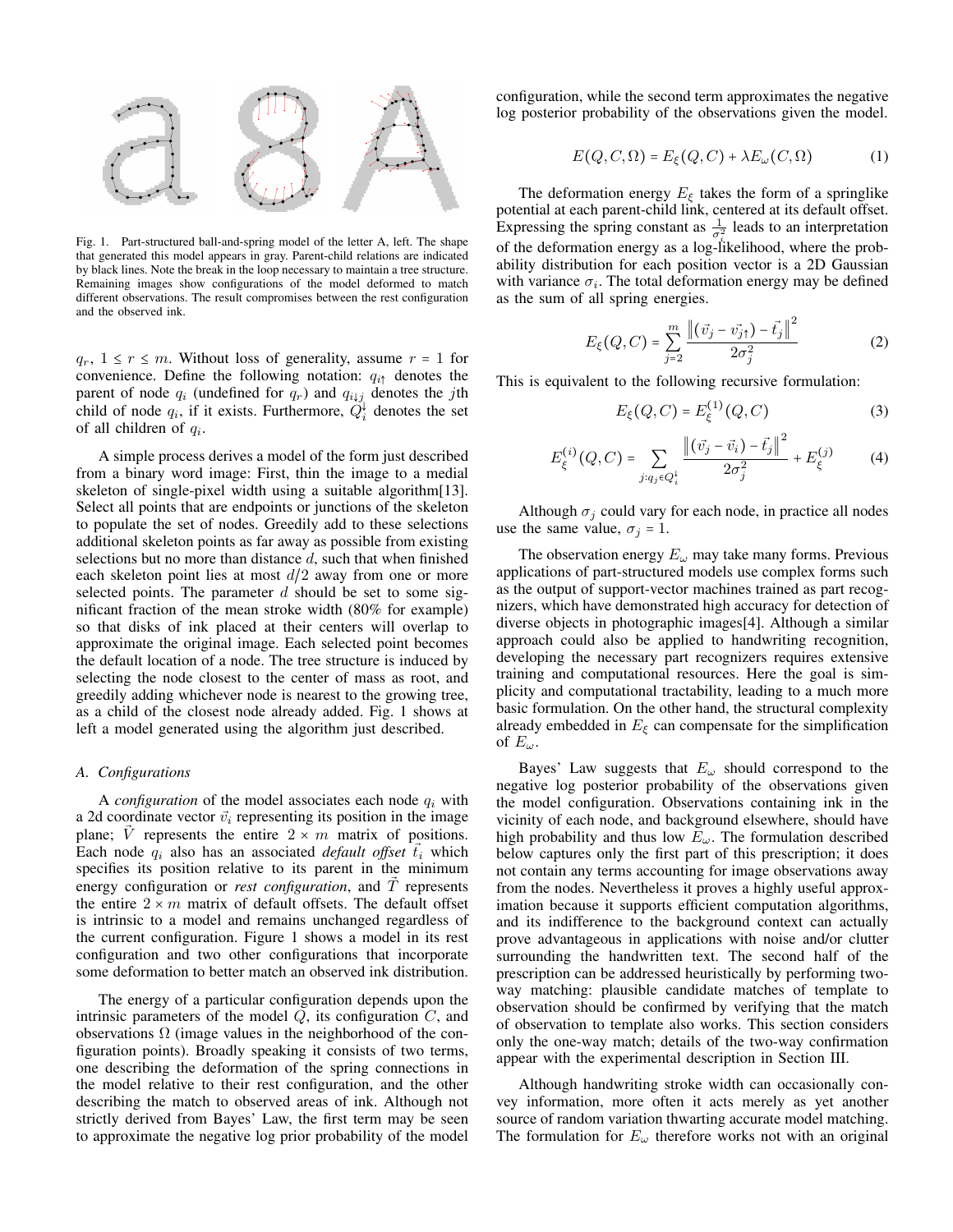document image I, but with a processed version that has undergone binarization [14], then thinning [13] to a set of skeleton pixels S. It assigns low observational energy to configurations where node locations coincide with skeleton pixels, and high energy to configurations where the nearest observed skeleton pixels are far from the node locations.

$$
E_{\omega}(\vec{V}) = \sum_{i=1}^{m} \min_{\vec{s} \in S} \frac{1}{2\sigma_i'^2} \|\vec{s} - \vec{v}_i\|^2
$$
 (5)

Equation 5 represents another springlike energy based upon the square of the directed chamfer distance [15] from the set of node positions  $\{v_i | 1 \le i \le m\}$  to the set of skeleton pixels  $S_{\alpha}$ . As before  $\sigma' = 1$  in all experiments S. As before,  $\sigma'_i = 1$  in all experiments.

#### *B. Energy Minimization*

The energy expression developed in the previous section is motivated in part by implementation considerations. In fact, the form chosen permits the efficient evaluation of the minimum-energy configuration at all possible locations in an image via dynamic programming. Furthermore, the algorithm is amenable to parallel implementation and can run on a commodity graphic processing unit (GPU). This section gives the details of the implementation.

Felzenszwalb & Huttenlocher describe the *generalized distance transform* (GDT) as a useful extension of the ordinary distance transform, computable in linear time in the number of pixels [16]. Given a k-dimensional scalar field  $W$ , the generalized distance transform  $\Gamma_W$  embodies a related scalar field that optimizes between the value of  $W$  and some function of the distance to the location where that value occurs.

$$
\Gamma_W(\vec{v}) = \min_{\vec{u} \in \mathbb{R}^k} \left[ W(\vec{u}) + D(\vec{u}, \vec{v}) \right] \tag{6}
$$

This paper uses  $D(\vec{u}, \vec{v}) = \frac{1}{2\sigma^2} ||\vec{v} - \vec{u}||^2$  throughout, with  $\sigma = 1$  in all cases. Eqn. 5 may be written in terms of a GDT  $\Gamma_{\tilde{S}}$ , with  $\tilde{S}$  zero where S is 1 and infinite elsewhere.

$$
E_{\omega}(\vec{V}) = \sum_{i=1}^{m} \Gamma_{\tilde{S}}(\vec{v}_i)
$$
 (7)

Felzenszwalb & Huttenlocher employ the GDT in their paper introducing the concept of part-structured models[3], and this work follows theirs closely. Consider the recursive formula for the deformation energy in Eqn. 4. When combined with Eqn. 5, it yields a recursive formula for the energy as a whole.

$$
E^{(i)}(Q, C, \Omega) = \lambda \Gamma_{\tilde{S}}(\vec{v_i}) + \sum_{j: q_j \in Q_i^{\downarrow}} \frac{\left\|(\vec{v_j} - \vec{v_i}) - \vec{t_j}\right\|^2}{2\sigma_j^2} + E^{(j)} \tag{8}
$$

Now suppose that the model Q and observations  $\Omega$  are known and fixed, and one seeks to compute the minimum possible energy along with the configuration that achieves it. In particular, consider constraining the root node position  $v_1$  to an arbitrary vector  $\vec{v}$  and minimizing the energy over all possible descendent node configurations  $v_2...v_m$ . If this is performed

for every possible root node location, it defines a scalar field of minimum constrained-root energies  $\mathcal{E}$ .

$$
\mathcal{E}(\vec{v}) \equiv \min_{C|v_1 = \vec{v}} E(Q, C, \Omega) \tag{9}
$$

Subtree energy fields  $\mathcal{E}^{(i)}$  are defined by analogy, fixing the subtree root and minimizing over all possible descendant node configurations. A recursive formulation allows for efficient computation. For nodes without children, observations alone determine the energy:

$$
\mathcal{E}^{(i)}(\vec{v}) = \lambda \Gamma_{\tilde{S}}(\vec{v}) \text{ if } Q_i^{\downarrow} = \varnothing \tag{10}
$$

For nodes with children, one must include the possible child configuration energies in the minimization.

$$
\mathcal{E}^{(i)}(\vec{v}) = \lambda \Gamma_{\tilde{S}}(\vec{v}) + \sum_{j:q_j \in Q_i^{\downarrow}} \min_{\vec{v}_j} \left[ \frac{\left\| (\vec{v}_j - \vec{v}) - \vec{t}_j \right\|^2}{2\sigma_j^2} + \mathcal{E}^{(j)}(\vec{v}_j) \right]
$$
\n(11)

The second term may also be computed using a GDT:

$$
\mathcal{E}^{(i)}(\vec{v}) = \lambda \Gamma_{\tilde{S}}(\vec{v}) + \sum_{j:q_j \in Q_i^{\downarrow}} \Gamma_{\mathcal{E}^{(j)}}(\vec{v} + \vec{t}_j)
$$
(12)

Note that Eqn. 12 can be computed over entire image pixel grids, where the terms in the summation are themselves grid values shifted by  $t_i$  with interpolation if necessary, followed by a GDT. Such a grid computation can be used as a detector. Low energy values correspond to root locations of a high probability configuration, so that finding the energy minima equates to detecting plausible configurations of the modeled text. Computing  $\mathcal{E}^{(i)}$  using Eqn. 10 requires a single distance transform. Computing  $\mathcal{E}^{(i)}$  using Eqn. 12 requires an interpolated translation and a distance transform for each descendant of  $q_i$ . Both the translation and the distance transform are linear computations in the number of pixels n. Thus computing  $\mathcal E$ takes  $\mathcal{O}(mn)$  time on a single processor.

If sufficient resources are available the translation and distance transform can be parallelized for each pixel, making  $\mathcal E$  computable in  $\mathcal O(m)$  time. Translation and interpolation are easily parallelized on a GPU. The single-processor GDT algorithm described by Felzenszwalb & Huttenlocher[16] is not well suited to current GPU architectures because it generates unpredictable memory access patterns. However, a simple approximation algorithm that simply computes Eqn. 6 for all pixels within a neighborhood of square radius  $r$  parallelizes well and works adequately. So long as  $r > \max_{j=1}^{m} t_j$  this approximation to the generalized distance transform will accurately compute all low-energy configurations, which are the only ones of interest. On current hardware (NVIDIA GeForce GTX 480), matching a word model to a high-resolution (8 megapixel) page image takes on the order of one second, depending on the number of nodes in the model, compared with a minute or more on a single CPU core.

The value of  $\lambda$  in Equation 1 is a free parameter of the model, governing the tradeoff between configurations that minimize the configuration energy  $E_{\xi}(Q, C)$  and those that minimize the observation energy  $E_{\omega}(\tilde{C}, \Omega)$ . It is set to 2.0 in all the experiments for historical reasons. Future work should investigate optimization on this parameter.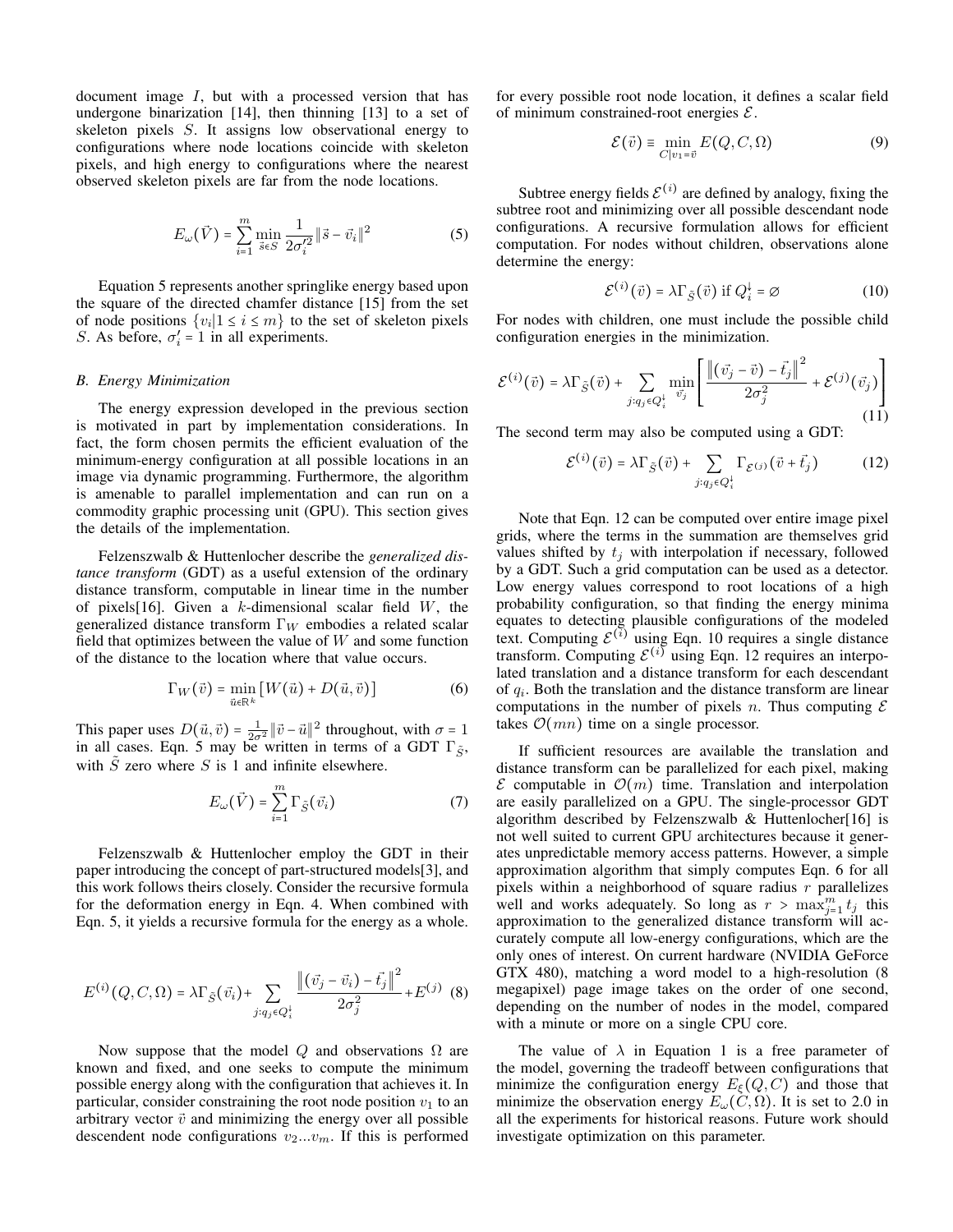#### *C. Recovering Configurations*

Eqn. 12 gives a formula for computing the minimal configuration energy across a document image for any part-structured model of the form previously described. It is often useful to know the exact configuration (or one possible configuration if the solution is not unique) corresponding to that energy. This can be recovered using a backtracking technique analogous to those used in other forms of dynamic programming. During computation of the generalized distance transform, the algorithm must keep track of the vector  $u$  that gave the minimum value in Eqn. 6.

$$
\Lambda_W(\vec{v}) = \underset{\vec{u} \in \mathbb{R}^k}{\arg \min} \left[ W(\vec{u}) + D(\vec{u}, \vec{v}) \right] \tag{13}
$$

Now beginning from a particular root location  $v_1$  the position of its children may computed, and so on until all  $v_i$  have been found.

$$
\vec{v_{i,j}} = \vec{v_i} + \vec{t_{i,j}} + \Lambda_{\mathcal{E}^{i,j}}
$$
 (14)

Figure 2 visualizes the matching process for a concrete example. At left the first row shows the original character image, with the thinned skeleton superimposed. The next image to the right shows the matching energy for a single node,  $\Gamma_{\tilde{S}}$ , which can match at any of the skeleton points. The next image shows  $\mathcal{E}^{(i)}$  for a subtree of the model containing the six nodes at the top of the letter. This subset of nodes matches the image fairly well at three spots, as indicated by the three dark areas in  $\mathcal{E}^{(i)}$ ; the three corresponding subtree configurations appear to the left in the second row. The rightmost image shows  $\mathcal{E}$ , the matching energy for the entire model, above the model corresponding configuration. The single deep minimum reflects the fact that there is only one good configuration for a full model 'a' on this image.



Fig. 2. Partial and complete matches of a PSM to observations.

# III. EXPERIMENTS

The method is validated on several established data sets. The George Washington (GW20) set comprises 20 pages from the official correspondence of George Washington [11]. Some of the images contain vertical rule lines which are removed in a preprocessing stage. The Parzival set comprises 47 pages from a medieval manuscript. Word-spotting results for both have appeared recently [10] and the images are available to researchers for download. Although GW20 includes the writing of several of Washington's secretaries, both show



Fig. 3. Mean precision vs. recall for GW20 over all query words.

less variation in handwriting style than many multi-writer collections.

The public distribution of both data sets include word segmentations. Fitting the PSM does not rely on the segmentation, but it simplifies the experimental procedure to record the lowest configuration energy over all points within the test word bounding box  $BB(y)$ .

$$
M(x,y) = \min_{\vec{v} \in BB(y)} \mathcal{E}_x(\vec{v}) \tag{15}
$$

This will identify good matches of the query word  $x$  to the test word y, but also allows subset matches such as 'and' to 'Alexandria'. The reverse match  $M(y, x)$  must therefore be computed to confirm each candidate match. The final symmetric match score  $M^*$  takes the larger of the two one-way matchings.

$$
M^*(x, y) = \max(M(x, y), M(y, x))
$$
 (16)

For a given query word, test words are retrieved in order of ascending  $M^*$ . Figures 3 and 4 show the resulting mean precision vs. recall curves for each collection. These are averages over all the words that appear at least once in both the training and test sets, using the same train/test split as Fischer et al.  $[10]$ .<sup>1</sup> Because word models vary in their response levels, the averaged curves are generated using response rank order without maintaining a global threshold consistency. Also, words that appear more than once in the training set allow for spotting with multiple models, where the match score of a given target word is taken as the best match over all available models. The mean precision values for the two experiments are 75.6% and 79.6% respectively. These approach the best prior results for GW20 (84%) and Parzival (94%), using the same folds and keywords [9].

Both GW20 and Parzival do include many words appearing as singletons in the training set, and the resulting model nevertheless does well at identifying the corresponding word in the test set. This accounts for the high precision at 100% recall, which at 62.1% and 68.4% respectively is much higher than the level seen in prior work [9]. Figure 5 shows some sample matches for a singleton query from the GW20 test set.

<sup>&</sup>lt;sup>1</sup>Since the part-structured models require no extra data for validation, the training and validation sets are combined.